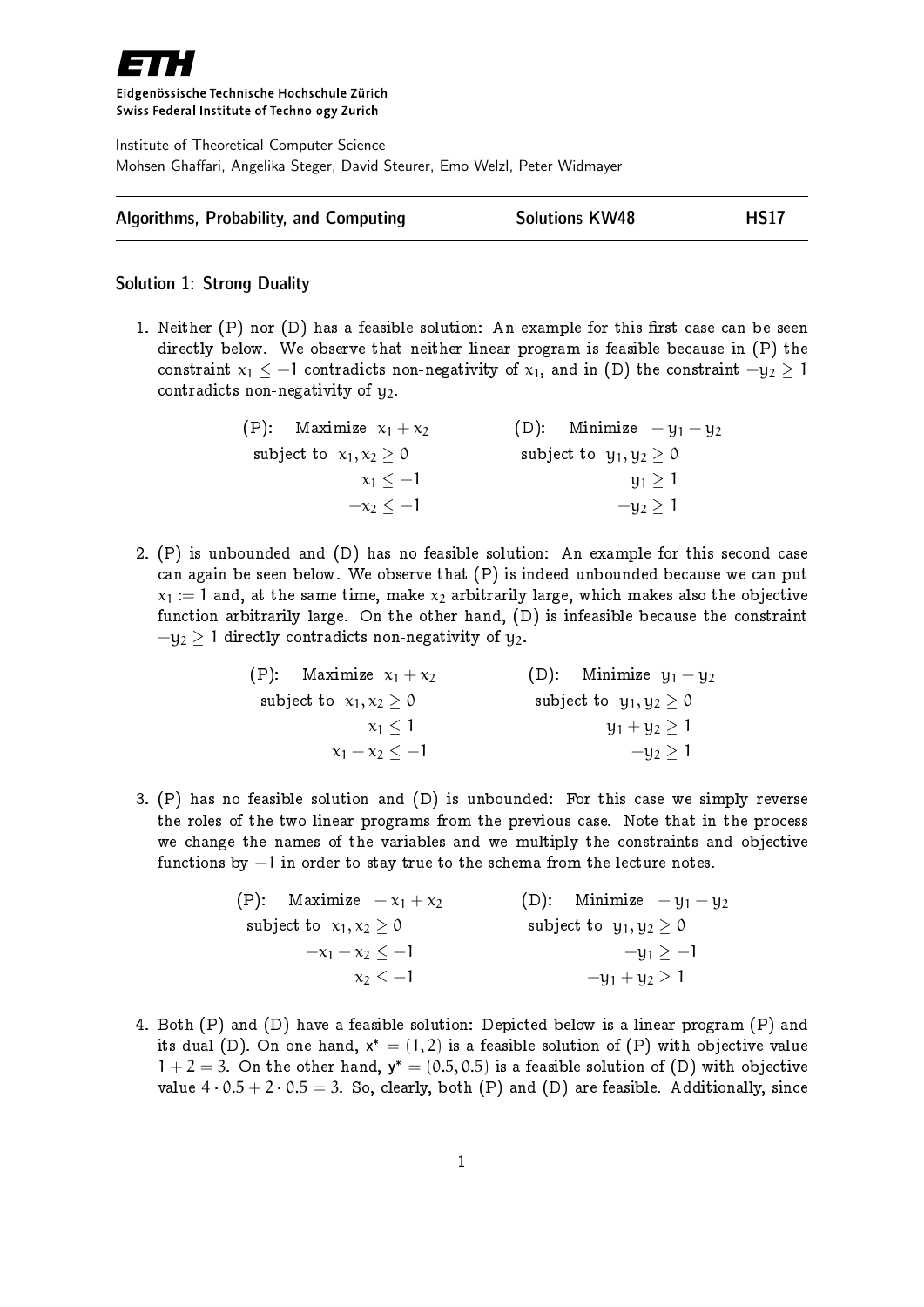the objective values of  $x^*$  and  $y^*$  are identical, weak duality tells us that  $x^*$  and  $y^*$  must in fact be optimal solutions of the respective linear programs.

> (P): Maximize  $x_1 + x_2$  (D): Minimize  $4y_1 + 2y_2$ subject to  $x_1, x_2 \ge 0$  subject to  $y_1, y_2 \ge 0$  $2x_1 + x_2 < 4$  2y<sub>1</sub> > 1  $x_2 < 2$   $y_1 + y_2 > 1$

# Solution 2: The Subtour LP

(i) " $\Rightarrow$ ": Assume that G is connected, and let S  $\subseteq$  V,  $\emptyset \neq S \neq V$ . Then  $(S, V \setminus S)$  is a partition of V into two nonempty subsets. The set  $\delta(S)$  consists exactly of those edges that have one endpoint in S and the other one in  $V \setminus S$ . If this set were empty then G would be disconnected (because there could be no path from any vertex in S to any vertex in  $V \setminus S$ ).

" $\Leftarrow$ ": Let us write "condition  $(*)$ " for the condition  $\delta(S) \neq \emptyset$  for all  $S \subset V, \emptyset \neq S \neq V$ . Assume that G satisfies condition (\*). Let  $v \in V$ . We want to show that there is a path from  $v$  to every other vertex. To this end let  $C_v$  denote the connected component of  $v$ in G. Applying condition (\*) to  $C_v$ , there are only three possibilities: (1) There is an edge from  $C_v$  to  $V \setminus C_v$ ; but this contradicts the definition of a connected component. (2)  $C_v = \emptyset$ ; but this contradicts  $v \in C_v$ . (3)  $C_v = V$ , q.e.d.

(ii) Let G be the Petersen graph. It is known that G is non-Hamiltonian, so that the Subtour LP cannot have an integer solution. It is also known (or obvious) that G is 3-connected as well as 3-regular. From this it follows that setting  $c_e = 2/3$  for all edges e gives a feasible solution to the Subtour LP.

(If you have not seen the Petersen graph before, a websearch will give you many pictures of it. It happens to be one of the smallest non-Hamiltonian graphs out there, which should explain why we use it for this question.)

(iii) Let x be a feasible point and assume that there is  $\eta \in E$  with  $x_\eta > 1$ . Write  $\eta = \{u, v\}$ (the two endpoints of the bad edge). The first contraint of our LP reads  $\sum_{e \in \delta(v)} x_e =$  $\sum_{e \in \delta(u)} x_e = 2$ . In other words,  $\sum_{e \in \delta(\{u,v\})} x_e = 4 - 2x_\eta < 2$ , a contradiction to the second constraint applied to  $S := \{u, v\}$ . (In the last step we have used the assumption  $|V| > 3$ , which guarantees  $S \neq V$ .)

#### Solution 3: Loose and Tight Spanning Tree LP

Let x be a feasible point of the Tight Spanning Tree LP. Let  $S \subset V$ ,  $\emptyset \neq S \neq V$ . We want to show that  $x$  also satisfies the constraint

$$
\sum_{e \in \delta(S)} x_e \ge 1. \tag{*}
$$